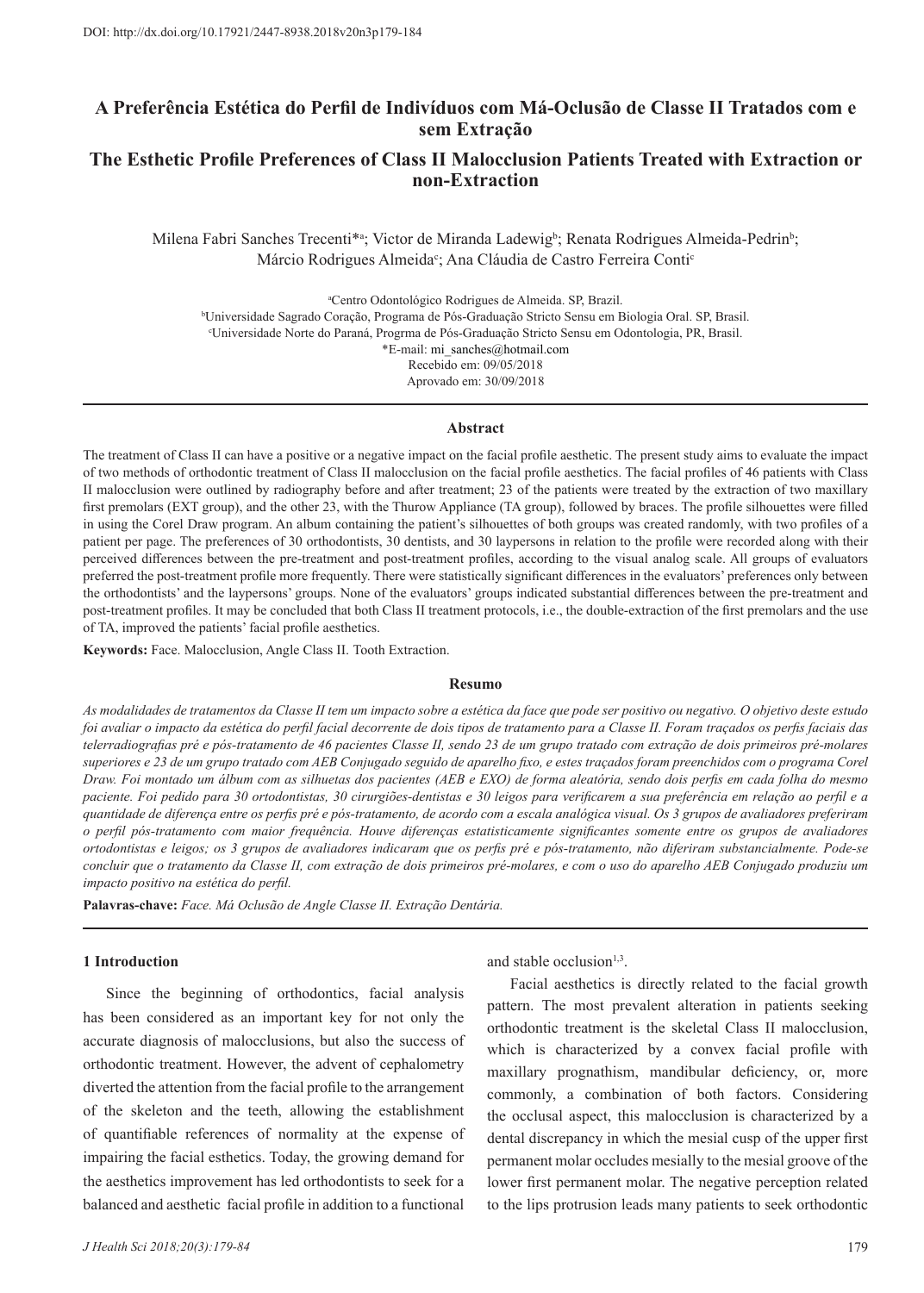treatment. Based on that, the same level of importance has to be given to both, establishment of a functional occlusion and the improvement of the facial profile<sup>4</sup>.

There are various options for the treatment of the Class II malocclusion, making it one of the most studied topics in contemporary orthodontics. The choice of an appropriate treatment must take certain factors into consideration, such as the patient's age and the extent of the esthetic and occlusal impairment<sup>5,6</sup>. In patients with severe Class II malocclusion, the main complaint is usually related to an increase in the overjet. When the sagittal error is very severe, orthognathic surgery for the repositioning of the bone bases is usually indicated. However, in some cases, the patients reject this possibility, leading the orthodontist to look for another means for Class II correction ensuring the maximum possible improvement in the facial esthetics<sup>7</sup>.

The Thurow Appliance is an excellent alternative for the treatment of Class II patients. Forces between 350g and 500g are considered sufficient to induce orthopedic changes in the jaw by restricting maxillary vertical and horizontal growth, which can improve the patients' facial profile<sup>5-9</sup>.

Similarly, the extraction of two upper first premolars might be another Class II treatment option with an impact on the patient's facial profile. In order to make sure that the procedure will not adversely affect the patient's facial profile, careful planning is required when choosing to follow this strategy<sup>7,10,11</sup>.

There is a growing enthusiasm among orthodontists towards non-extraction treatments, in part because of the possibility of poor facial profile results caused by the lip retraction associated to the extraction protocol. The facial profile alteration due to the extraction procedure requires the retraction of the incisors to a great extent, and it is assumed that the soft tissues would accompany this movement. However, the existing literature does not confirm this theory. Moreover, the numerous studies quantifying the response of the soft tissues in relation to the changes in the hard tissues report misleading and conflicting findings. Against this premise, some studies show that the treatments involving extraction, when adequately indicated, promote facial results that are at least as good as those with the non-extraction strategies<sup>11-14</sup>.

Considering that, it is up to the orthodontist to decide on the alternative that will provide the best functional and aesthetic results for the patient. This retrospective study aims to evaluate the changes in the patients' facial profiles with Class II malocclusion, before and after orthodontic treatment either with the extraction of two maxillary first premolars or using the Thurow appliance (TA) followed by multibracket appliance, from the perspective of orthodontists, dentists, and laypersons.

## **2 Material and Methods**

This study was approved by the Ethics Committee on Research of Sagrado Coração University under protocol number 1.354.052. The study sample consisted of 92 lateral radiographs of 46 young Brazilians of both genders, who were treated at a Private Dental Office by one of the investigators. Sample selection was performed based on the following eligibility criteria: Caucasian patients between 9 to16 year of age; dentoskeletal Angle's Class II, division 1 malocclusion; bilateral full cusp molar relationship; absence of agenesis or loss of permanent teeth; absence of supernumerary and impacted teeth, and tooth size and/or shape anomalies; absence of inferior crowding or presence of minimal crowding; convex facial profile; and increased overjet (> 5 mm).

The 46 patients were divided into two groups based on the treatment method. It should be mentioned that given the fact that a large overjet and upper lip protrusion were found for both studied groups, either extraction or non-extraction protocol could be employed.

A group (EXT group) of 23 patients (female, 14; male, 9) with Class II malocclusions were treated using orthodontic fixed appliances (0.022-inch Roth prescription), followed by the extraction of two first premolars in the maxillary arch. The initial and final mean ages of this group were 11.5 years and 14.4 years, respectively. The second group (TA group) also included 23 patients (female, 16; male, 7) presenting Class II malocclusion, who were treated using the Thurow Appliance followed by multibracket appliances (0.022-inch Roth prescription). The initial and final mean ages of this group were 9.5 years and 14.5 years, respectively. Other cephalometric information about the sample can be seen at Table 1.

| Cephalometric<br><b>Measurements</b><br>(T1) | <b>Thurow</b><br><b>Appliance Group</b> | <b>Extraction Group</b> |  |  |  |
|----------------------------------------------|-----------------------------------------|-------------------------|--|--|--|
| SNA <sup>o</sup>                             | 80.50                                   | 84.45                   |  |  |  |
| SNB $(°)$                                    | 75.40                                   | 76.50                   |  |  |  |
| ANB $(°)$                                    | 5.66                                    | 6.20                    |  |  |  |
| SN, GoGn $(°)$                               | 34.35                                   | 33.57                   |  |  |  |
| $NS.Gn(^{\circ})$                            | 69.05                                   | 69.63                   |  |  |  |
| FMA <sup>(°)</sup>                           | 25.32                                   | 25.85                   |  |  |  |
| Overjet (mm)                                 | 6.32                                    | 6.94                    |  |  |  |

Table 1- Cephalometric measurements of starting forms (T1).

**Source:** Research data.

After obtaining the patients' radiographs, cephalograms and albums of the facial profile were prepared. All the profile outlines were carried out by a single researcher. Only the soft-tissue profile design was sketched using a 0.5-mm HB graphite pencil on an acetate paper (0.07-mm thick and 17.5 mm wide) used for tracing the radiographs.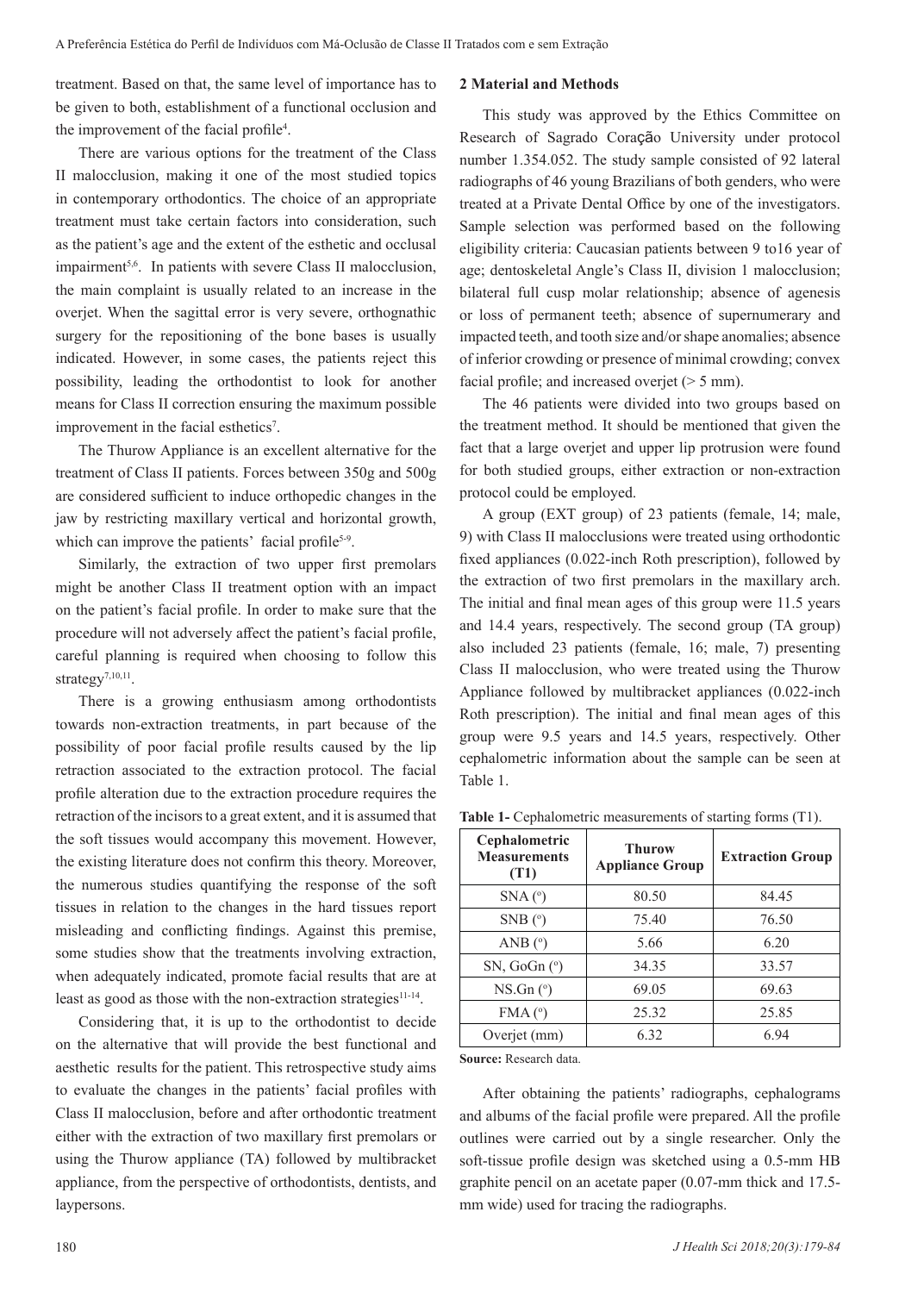The outlines were scanned into a computer, and the profiles were filled in using the Corel Draw software (Corel corporation, Ottawa, Canada). Each patient's pre-treatment and post-treatment profiles were placed on the same page, randomly; in other words, a patient's pre-treatment profile could be on the right or the left side of the same page. Therefore, an album containing the silhouettes of all of the 46 patients belonging to the two treatment groups, EXT and TA, was made (Figure 1).

**Figure 1 -** Album page with 2 patient's silhouette





A total of 90 evaluators participated in the study in order to judge the profile of each patient. The evaluators belonged to three groups based on their proficiency in relation to the field of orthodontics: the orthodontists' group (G1), composed of 30 orthodontic specialists (female, 19; male, 11; mean age, 33.63 years); the dentists' group (G2), composed of 30 dentists with no orthodontic training (female, 22; male, 8; mean age, 28.53 years); and the laypersons' group (G3), composed of 30 people with no dental knowledge, and classified as laypersons in the area (female,17; 13, male; mean age, 27.6 years). Power analysis showed that considering the three groups of 30 evaluators each and the standard deviation of 11.83% would give an 80% probability of detecting a real difference of 10 points among the groups at a statistically significant level of 5%.

For each of the evaluators an album was provided containing all the patients' profiles, with the pre-treatment and post-treatment profiles of a patient on each page. Along with the album, the evaluators were provided an attachment with the instructions for filling out their responses, and a sheet for recording their evaluations, on which they were required to mark, on the header, the category they belonged to (layman, orthodontist, or dentist) and their sex and age. The evaluators were asked to indicate the profile of their preference (A or B) of each of the patients and the amount of difference perceived between the two profiles according to a visual analog scale (VAS).

The visual analog scale used a 100-mm line (Figure 2), where the marking of the zero on the left end means that the profiles on the same page were not perceived to be different from each other, and the point on the far left end means that the two profiles were completely different . The evaluators were required to mark a vertical line between the left and right ends of the line (Figure. 2).

#### **Figure 2 -** Visual analog scale





#### **2.1 Statistical analysis**

All of the statistical analyses were performed using the Statistica software 7.0 (Statistica for Windows; Statsoft, Tulsa, Ok, USA). In order to verify whether the data presented a normal distribution, the Kolmogorov-Smirnov test was used, and no measurement showed a statistically significant deviation from normality. In order to verify the degree of the similarity between the evaluators' responses with respect to their preferences for the pre or post-treatment profiles in the two treatment groups, analysis of variance was performed (ANOVA) for the results comparison s. The statistical differences between the responses of the evaluators' groups were analyzed using the Tukey's statistical test. An independent t-test was applied to determine the evaluator's preference between the treatment methods. ANOVA was performed to quantify the noticeable differences between the pre-treatment and post-treatment profiles in terms of their values, assigned by VAS. The results of the analyses with a *P*-value  $\leq 0.05$  and *P*-value  $\leq 0.01$  were considered statistically significant.

To determine the method error, the evaluations were repeated with 30% of the evaluators in each group (orthodontists, dentists and laypersons). To assess the preference between the pre-treatment and post-treatment profiles; Kappa coefficient was used to assess the degree of the intra-examiner agreement. The result indicated a satisfactory agreement among the laypersons' (Kappa =  $0.39$ ), orthodontists' (Kappa =  $0.37$ ) and dentists' (Kappa =  $0.39$ ) evaluations.

In order to verify the agreement in VAS scores, the intraclass correlation coefficient (ICC) was performed. The ICC was 0.53 (satisfactory) for the laypersons, 0.54 (satisfactory) for the dentists and 0.57 (satisfactory) for the orthodontists.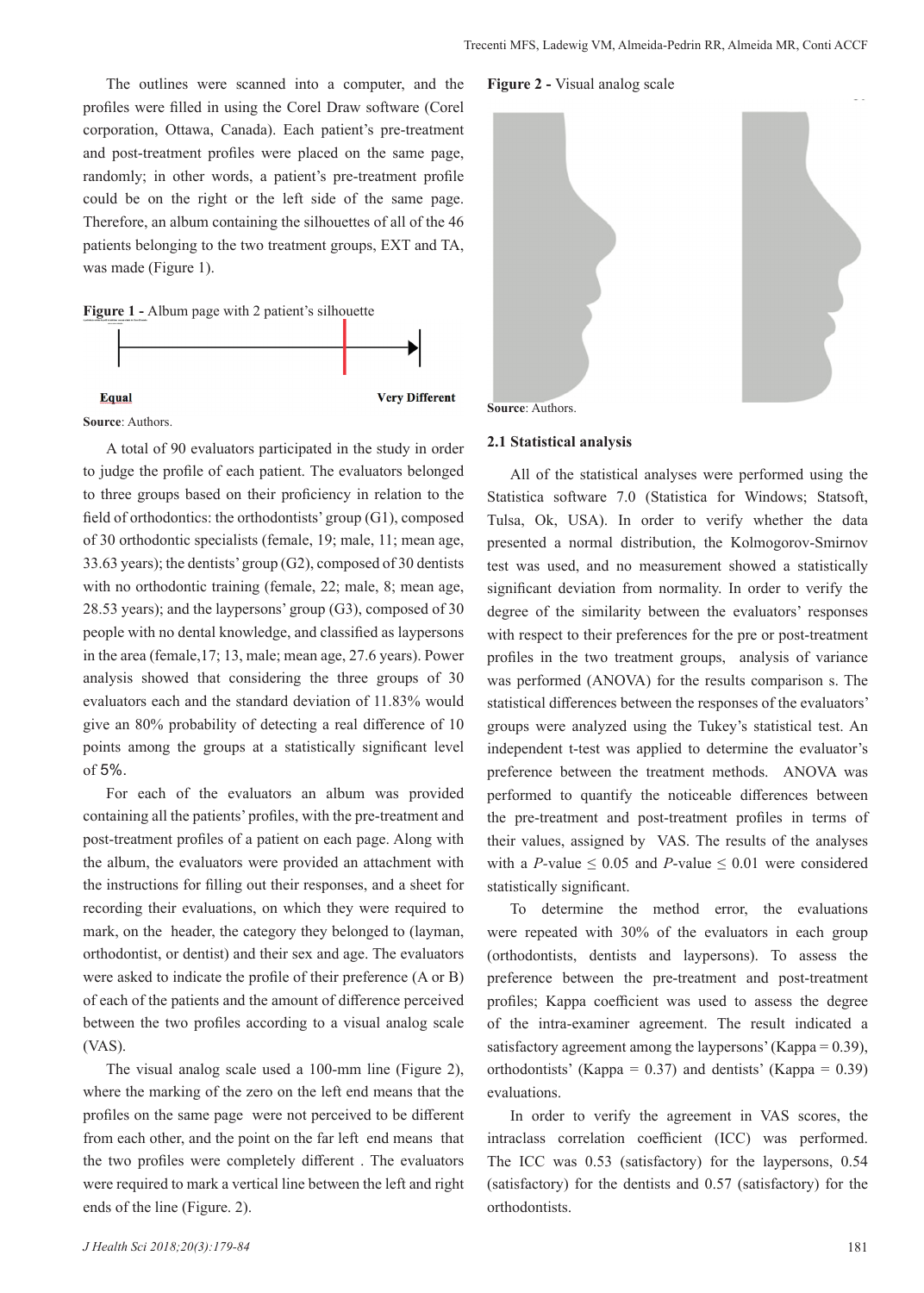### **3 Results and Discussion**

The results showed that all three of the evaluators' groups mostly preferred the post-orthodontic treatment profiles. The comparison results of the evaluators' preferences among the three groups indicated statistically significant differences; the orthodontists' group preferred the post-treatment profiles most often, followed by the dentists, and finally, the laypersons,

regardless of the treatment method.

In the EXT group (Table 2), statistically significant differences were found only between the orthodontists' and the laypersons' groups in their preference of the post-treatment profiles; the post-treatment profile preference values were 81.02%, 76.38%, and 69.72% for the orthodontists, dentists, and laypersons.

| <b>Preference</b> %              | <b>Dentists</b><br><b>Orthodontists (G1)</b><br>(G2) |           |        |           | Laypersons (G3) |           |           | <b>ANOVA</b> |                    |  |  |
|----------------------------------|------------------------------------------------------|-----------|--------|-----------|-----------------|-----------|-----------|--------------|--------------------|--|--|
|                                  | Mean                                                 | <b>SD</b> | Mean   | <b>SD</b> | Mean            | <b>SD</b> | $G1-G2$   | $G1-G3$      | $G2-G3$            |  |  |
| <b>Pre-treatment</b>             | 18.98%                                               | 12.40     | 23.62% | 8.44      | 30.28%          | 12.00     | $0.24$ ns | $0.00*$      | 0.06 <sub>ns</sub> |  |  |
| Post-treatment<br>$\alpha$ n 11. | 81.02%                                               | 12.40     | 76.38% | 8.44      | 69.72%          | 12.99     | $0.24$ ns | $0.00*$      | 0.06 <sub>ns</sub> |  |  |

**Table 2** – Comparison among the three groups of evaluators (ANOVA) for the Extraction treatment method.

**Source:** Research data.

In the TA Group (Table 3), the results also show a statistically significant difference only between the orthodontists and laypersons in their preference of the posttreatment profiles; the post-treatment preference values were 85.50%, 80.86%, and 72.90% for the orthodontists, dentists, and laypersons.

**Table 3** – Comparison among the three groups of evaluators (ANOVA) for the Thurow appliance treatment method.

| <b>Preference</b> %                                 | <b>Orthodontists (G1)</b> |           | <b>Dentists</b><br>(G2) |           |        | Laypersons (G3) | <b>ANOVA</b> |         |           |  |
|-----------------------------------------------------|---------------------------|-----------|-------------------------|-----------|--------|-----------------|--------------|---------|-----------|--|
|                                                     | Mean                      | <b>SD</b> | Mean                    | <b>SD</b> | Mean   | <b>SD</b>       | $G1-G2$      | $G1-G3$ | $G2-G3$   |  |
| Pre-treatment                                       | 14.50%                    | 10.36     | 19.14%                  | 11.10     | 27.10% | 16.61           | $0.34$ ns    | $0.00*$ | $0.06$ ns |  |
| Post-treatment                                      | 85.50%                    | 10.36     | 80.86%                  | 11.10     | 72.90% | 16.61           | $0.34$ ns    | $0.00*$ | $0.06$ ns |  |
| * - Statistically significant difference $(n<0.05)$ |                           |           |                         |           |        |                 |              |         |           |  |

stically significant difference ( $p<0.05$ )

ns – No statistically significant difference

**Source:** Research data.

In a comparative analysis between the EXT and TA groups, the combined values of the preferences of the three groups of the evaluators for the pre-treatment and post-treatment profiles of the EXT group were 24.30% and 75.70%, respectively. In the TA group, the combined values were 20.25% for the pretreatment, and 79.75% for the post-treatment profiles (Table 4).

**Table 4 –** Preference between the treatment methods (independent t test) for the total number of evaluators.

|                         | <b>Total Evaluators Preference</b> |                    |           |  |
|-------------------------|------------------------------------|--------------------|-----------|--|
| <b>Groups</b>           | Pre-treatment                      | Post-<br>treatment | <b>SD</b> |  |
| <b>Extraction</b>       | 24.30%                             | 75.70%             | 10.02     |  |
| <b>Thurow Appliance</b> | 20.25%                             | 79.75%             | 13.87     |  |
|                         | $0.057$ ns                         | $0.057$ ns         |           |  |

**Source:** Research data.

pre-treatment and post-treatment facial profiles by VAS were evaluated by ANOVA, in order to verify whether there was a concordance among the mean values assigned by the three groups of examiners. In the EXT group, the orthodontists had assigned a mean

The amount of similarities or differences between the

value of 3.31, dentists, 2.73, and laypersons, 2.41. In the TA group, the orthodontists had assigned a mean value of 4.12, dentists, 3.47, and laypersons, 3.17. According to VAS, the mean of the values assigned by all of the evaluators' groups in the EXT group was 2.82, and that in the TA group was 3.59. The difference between these mean values was not statistically significant (Table 5).

**Table 5 –** Comparison of VAS values for treatment methods among the three groups of evaluators (ANOVA).

| evaluators                 | Orthodontists (G1) |           | Dentists<br>(G2) |           | Laypersons (G3) |           | <b>VAS</b>     | Anova              |                    |                    |
|----------------------------|--------------------|-----------|------------------|-----------|-----------------|-----------|----------------|--------------------|--------------------|--------------------|
| Treatment<br>method        | Mean               | <b>SD</b> | Mean             | <b>SD</b> | Mean            | <b>SD</b> | Value<br>Total | $G1-G2$            | $G1-G3$            | $G2-G3$            |
| <b>Extraction</b>          | 3.31               | 1.56      | 2.73             | 1.31      | 2.41            | l.52      | 2.82           | 0.27ns             | 0.06 <sub>ns</sub> | 0.68 <sub>ns</sub> |
| <b>Thurow</b><br>Appliance | 4.12               | 1.39      | 3.47             | 1.55      | 3.17            | 2.04      | 3.59           | 0.30 <sub>ns</sub> | 0.08 <sub>ns</sub> | $0.76$ ns          |

ns – No statistically significant difference

**Source:** Research data.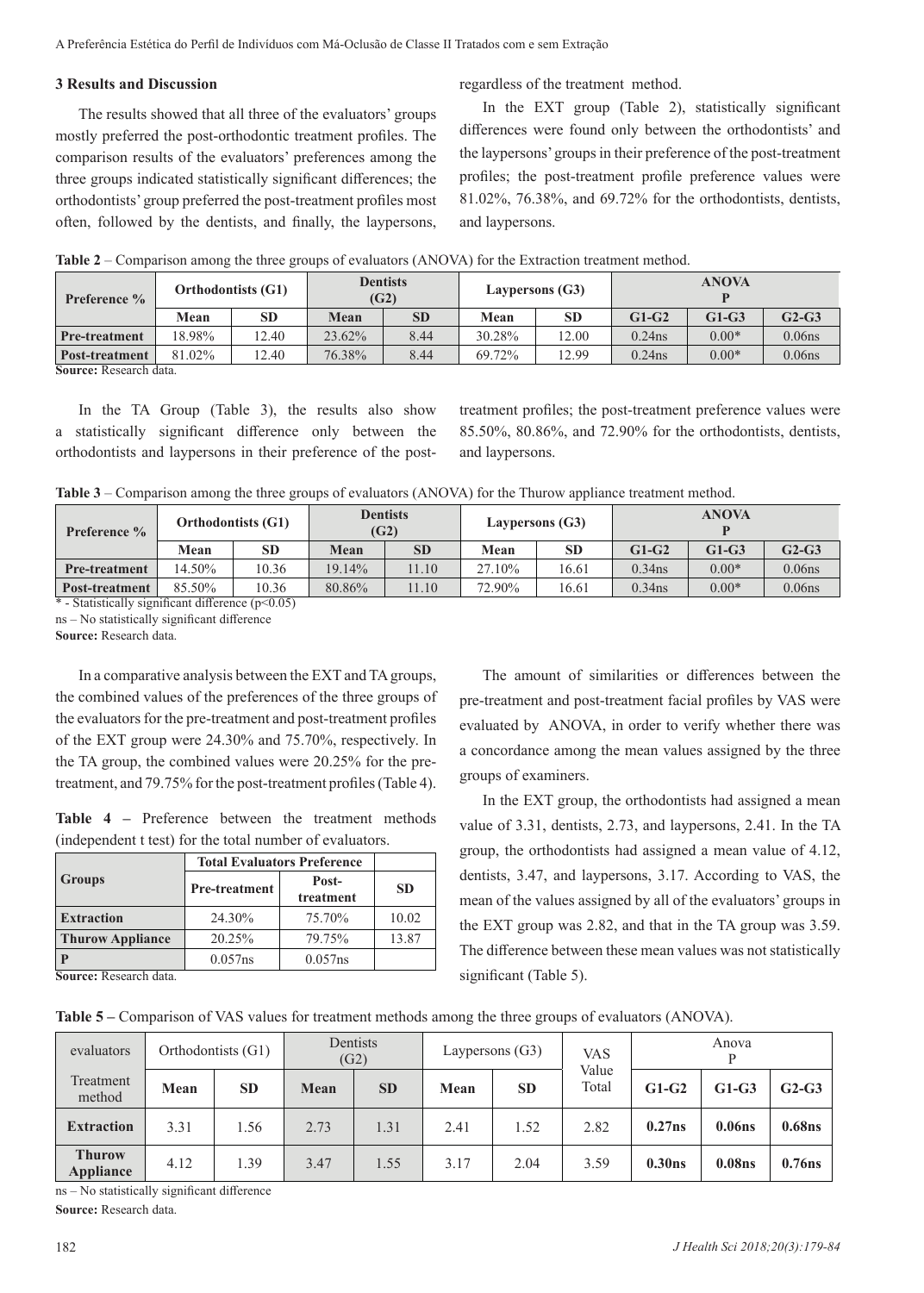It was not possible to identify statistically significant differences in the intra-group scores of the evaluators' preferences according to VAS. Despite having mostly preferred the post-treatment profiles, the examiners identified no major differences between the pre-treatment and posttreatment profiles of the patients of the two groups.

Naturally esthetically pleasing facial profiles are exceptions, and do not normally require dental intervention to achieve or maintain the aesthetics. However, once an intervention is required, it is necessary that the professional takes extreme care for the preservation and accentuation of the pleasant characteristics. Lately, the laypersons' perception regarding esthetic appearance has been attributed as much importance as that of the professionals<sup>15-16</sup>.

Several studies exploring the effects of orthodontic treatment on the soft-tissue profile have been carried out 1,2,5,7,11-19. However, these studies have always focused on the relationship between the positions of the incisors and the lips; the results have, therefore, been restricted to the lower third of the face. Using this method, the facial appearance is not judged as a whole, but as a series of isolated features<sup>14</sup>. In the present study, by requesting that the evaluators judged the patients' silhouette before and after the orthodontic treatment, the scope of the results was broadened by taking into account the harmony of the facial profile in general, and not just in specific regions of the face. This form of assessment has been mentioned in literature as effective for this purpose<sup>5</sup>.

The silhouette evaluation allows the elimination of the factors that influence the viewer, such as gender, age, skin color, hairstyle and color, and eye color - factors that might be taken into consideration while evaluating the photographs. Through the elimination of these attributes, the facial aspects to be evaluated, such as the size and shape of the nose or the interlabial gap, are given greater emphasis<sup>5,17,20,21</sup>.

The data obtained in this study aimed at improving the understanding of the esthetic impact on the patients' profile who underwent premolar extraction, compared to those treated with TA, from the point of view of the dentists, orthodontists, and laypersons. The results revealed that there was a strong preference of all groups for the profile after treatment, irrespective of whether the correction was achieved by means of the TA or the upper premolars extraction.

 VAS was employed to quantify the examiners' perception in relation to the amount of the similarities and differences between the pre-treatment and post-treatment facial profiles. This method has been used by several researchers because of its simplicity and easy understanding by the examiners<sup>5,19,22,23</sup>.

Several studies comparing the patients' soft-tissue profiles with Class II malocclusion post-treatment with and without extraction, used orthodontists and laypersons as evaluators<sup>2,13,14,16,18</sup>. In these studies, it was observed that the Class II treatment increases the esthetic impact of the patient's face regardless of the treatment approach. In a study conducted with 120 patients divided into two groups based on the extraction or non-extraction protocol, it was found that the treatment relieves the Class II facial characteristics with a subsequently positive esthetic impact on the patient's face. The researchers noted that the premolar extraction treatment might not result in a less pleasant facial profile than a nonextraction protocol does, as long as the treatment option is adequate. This result was also confirmed by another study<sup>15</sup> assessing the facial impact of orthodontic treatment with the extraction of the upper premolars. They concluded that the therapeutic effect of this treatment, when properly indicated, would be always positive. Their methodology was similar to our study, where the silhouettes of 70 individuals were evaluated by groups of orthodontists, dentists, and laypersons. In both studies, the evaluator groups all preferred the postorthodontic treatment facial profiles.

In the present study, the orthodontists showed the greatest preference for the post-treatment profiles regardless of the treatment method, implying that a higher proficiency in this specific area allows a greater critical insight. On the other hand, in another study evaluating the effect of the facial profile pleasantness<sup>3</sup> using photos of 20 female patients, it was observed that the orthodontists were less critical regarding the facial esthetics. However, the aesthetic impact was evaluated using a result prediction of the pretreatment photos. In contrast, in the present study, the evaluators analyzed the patients post treatment's facial profiles, thus producing a more accurate result. Corroborating the results of this study, other previous studies<sup>24-26</sup> assessing the facial attractiveness of different growth pattern by employing laypersons and orthodontists as evaluators,it was reported that the professionals are more discerning than the laypersons on scoring disharmonious facial characteristics. However, once again, the methodology used in these previous studies differs from ours, since the previous evaluations were not performed in the patients post orthodontic treatment, despite of using real photographs for evaluation, rather than the simulated ones.

Considering the results of this study, it should be highlighted that the evaluation of the facial profile should be a process of continuous learning for the orthodontists, since the patients are increasingly concerned about the effects that orthodontic treatments might have on their facial harmony. Their opinion as laypersons in the field must always be priority to orthodontic planning.

## **4 Conclusion**

It was concluded that Class II orthodontic treatment either with the extraction of two upper first premolars or with a Thurow Appliance followed by fixed appliances had a positive impact on the patients' facial profiles since the majority of orthodontist, dentists, and laypersons preferred the posttreatment profiles, regardless of the therapeutic approach.

Despite opting for the post-treatment profiles, most of the